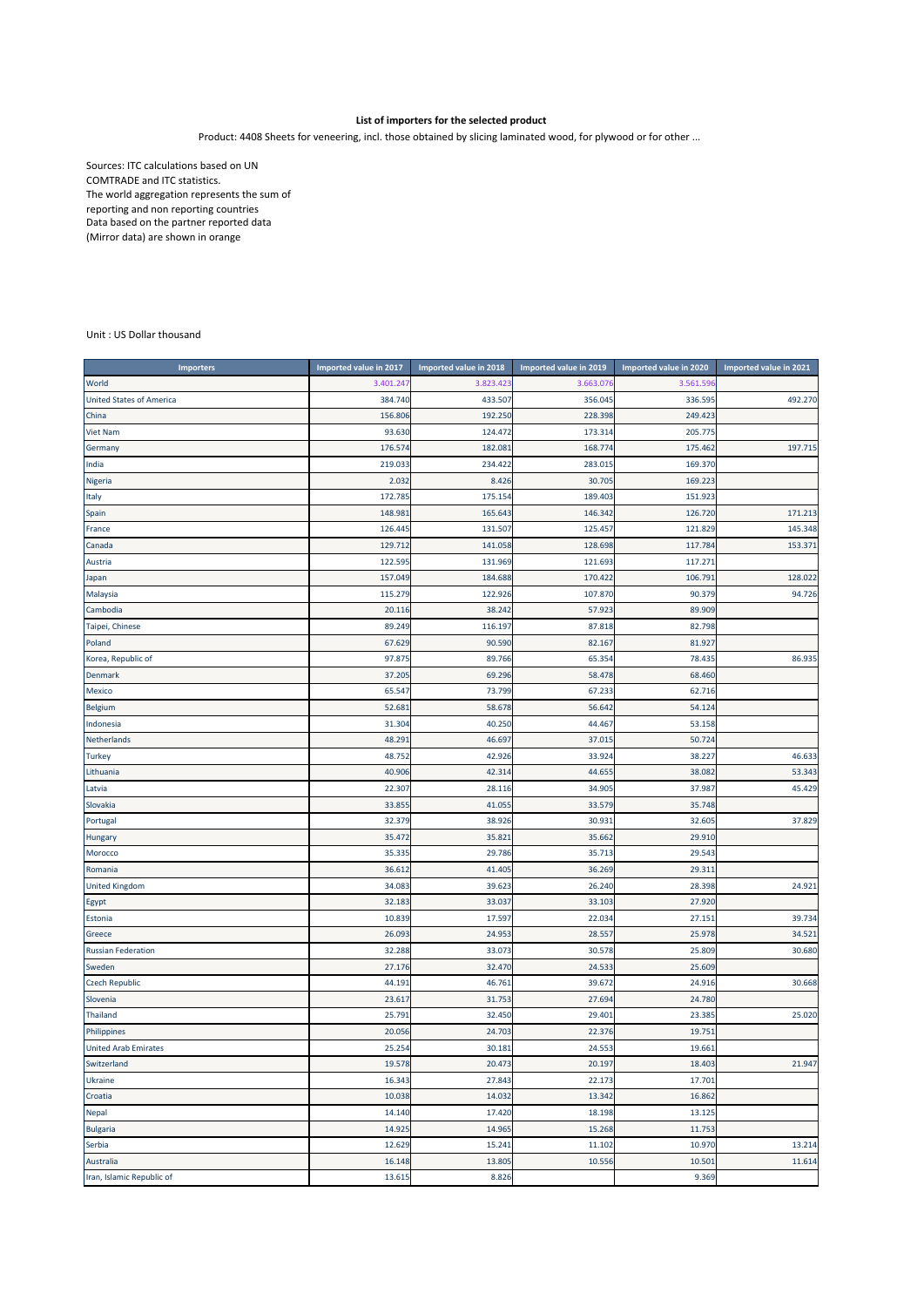| Israel                                 | 10.810         | 9.277     | 8.313       | 9.007 |       |
|----------------------------------------|----------------|-----------|-------------|-------|-------|
| South Africa                           | 11.798         | 11.007    | 8.726       | 7.621 | 8.805 |
| Bosnia and Herzegovina                 | 7.337          | 9.377     | 8.505       | 7.240 |       |
| Palestine, State of                    | 7.094          | 8.947     | 8.481       | 7.196 |       |
| Saudi Arabia                           | 9.878          | 6.099     | 4.648       | 6.434 |       |
| Ireland                                | 7.686          | 7.143     | 8.719       | 6.389 | 6.399 |
|                                        |                | 7.13      |             |       |       |
| Bangladesh                             | 5.101          |           | 6.30        | 6.38  |       |
| <b>Brazil</b>                          | 7.264          | 7.152     | 6.598       | 6.251 | 8.514 |
| Finland                                | 9.856          | 11.403    | 7.543       | 5.969 |       |
| Norway                                 | 4.689          | 5.577     | 4.914       | 5.816 | 8.267 |
| <b>Belarus</b>                         | 6.560          | 8.521     | 6.118       | 5.574 |       |
| Tunisia                                | 7.404          | 6.724     | 5.827       | 5.33  |       |
| Curaçao                                | 2.704          | 5.733     | 5.657       | 4.292 |       |
| Honduras                               | 1              | 18        | 6           | 3.84  |       |
| <b>Bahrain</b>                         | 1.971          | 3.623     | 3.427       | 3.236 |       |
| Pakistan                               | 3.567          | 4.220     | 4.21        | 3.128 |       |
| Argentina                              | 4.319          | 4.462     | 3.235       | 3.065 | 3.311 |
| Qatar                                  | 2.720          | 3.843     | 3.201       | 3.048 |       |
| Moldova, Republic of                   | 3.228          | 3.621     | 3.037       | 2.868 |       |
| Peru                                   | 1.796          | 2.046     | 2.325       | 2.738 |       |
| Oman                                   | 3.579          | 3.035     | 2.78        | 2.72  |       |
| Myanmar                                | 3.261          | 2.858     | 2.555       | 2.663 |       |
|                                        |                |           |             |       |       |
| Singapore                              | 5.075          | 4.786     | 4.125       | 2.442 |       |
| Macedonia, North                       | 1.666          | 2.158     | 2.015       | 2.162 |       |
| Chile                                  | 3.420          | 3.495     | 4.157       | 2.132 | 3.364 |
| Lebanon                                | 7.565          | 6.319     | 4.543       | 2.103 |       |
| Colombia                               | 2.688          | 2.559     | 2.405       | 2.087 |       |
| <b>New Zealand</b>                     | 633            | 695       | 1.456       | 1.888 | 2.466 |
| Sri Lanka                              | 2.971          |           | 2.272       | 1.535 |       |
| Ecuador                                | 2.571          | 3.179     | 3.012       | 1.485 |       |
| Hong Kong, China                       | 4.195          | 4.233     | 4.541       | 1.317 | 1.861 |
| Uzbekistan                             | 1.547          | 2.268     | 1.614       | 1.297 |       |
| <b>Dominican Republic</b>              | 1.920          | 1.830     | 1.474       | 1.070 |       |
| Cyprus                                 | 1.027          | 992       | 969         | 948   |       |
| Kazakhstan                             | 970            | 1.105     | 820         | 872   |       |
| Mauritania                             | 563            | 742       | 636         | 826   | 1.242 |
| Greenland                              | $\overline{2}$ | $\pmb{0}$ | 69          | 78    |       |
| Congo                                  | 12             | 12        | 1           | 544   | 17    |
|                                        | 460            | 716       | 669         | 506   |       |
| Ethiopia                               |                |           |             |       |       |
| Kuwait                                 | 1.374          | 1.288     | 776         | 495   |       |
| Iceland                                | 778            | 603       | 449         | 488   |       |
| Jordan                                 | 632            | 653       | 849         | 479   |       |
| Afghanistan                            | $\mathbf 0$    | $\pmb{0}$ | $\mathbf 0$ | 478   |       |
| Azerbaijan                             | 447            | 343       | 449         | 445   |       |
| Korea, Democratic People's Republic of | 239            | 125       | 365         | 403   |       |
| <b>Mauritius</b>                       | 52             | 124       | 185         | 400   |       |
| Congo, Democratic Republic of the      | 70             | 267       | 249         | 391   |       |
| Kyrgyzstan                             | 279            | 209       | 99          | 384   |       |
| Guatemala                              | 536            | 602       | 468         | 373   |       |
| Algeria                                | 808            | 920       | 112         | 353   |       |
| Ghana                                  | 93             | 248       | 161         | 301   |       |
| Luxembourg                             | 452            | 546       | 253         | 259   |       |
| Kiribati                               | 1.516          | 540       |             | 257   |       |
| Georgia                                | 423            | 186       | 264         | 250   | 253   |
| Cayman Islands                         | 212            | 252       | 427         | 239   |       |
|                                        |                |           |             |       |       |
| Seychelles                             | 69             | 74        | 79          | 238   |       |
| <b>Bahamas</b>                         | 134            | 243       | 351         | 234   |       |
| Côte d'Ivoire                          | 70             | 127       | 105         | 234   |       |
| Gambia                                 | 23             | 74        | 111         | 229   |       |
| Namibia                                | 614            | 987       | 375         | 223   |       |
| Central African Republic               | 686            | 1.963     | $\mathbf 0$ | 220   |       |
| <b>Turks and Caicos Islands</b>        | 105            | 94        | 36          | 216   |       |
| Faroe Islands                          | 46             | 82        | 81          | 21!   |       |
| Comoros                                | 22             | 90        | 155         | 214   |       |
| Montenegro                             | 186            | 239       | 364         | 212   |       |
| Albania                                | 86             | 212       | 135         | 205   |       |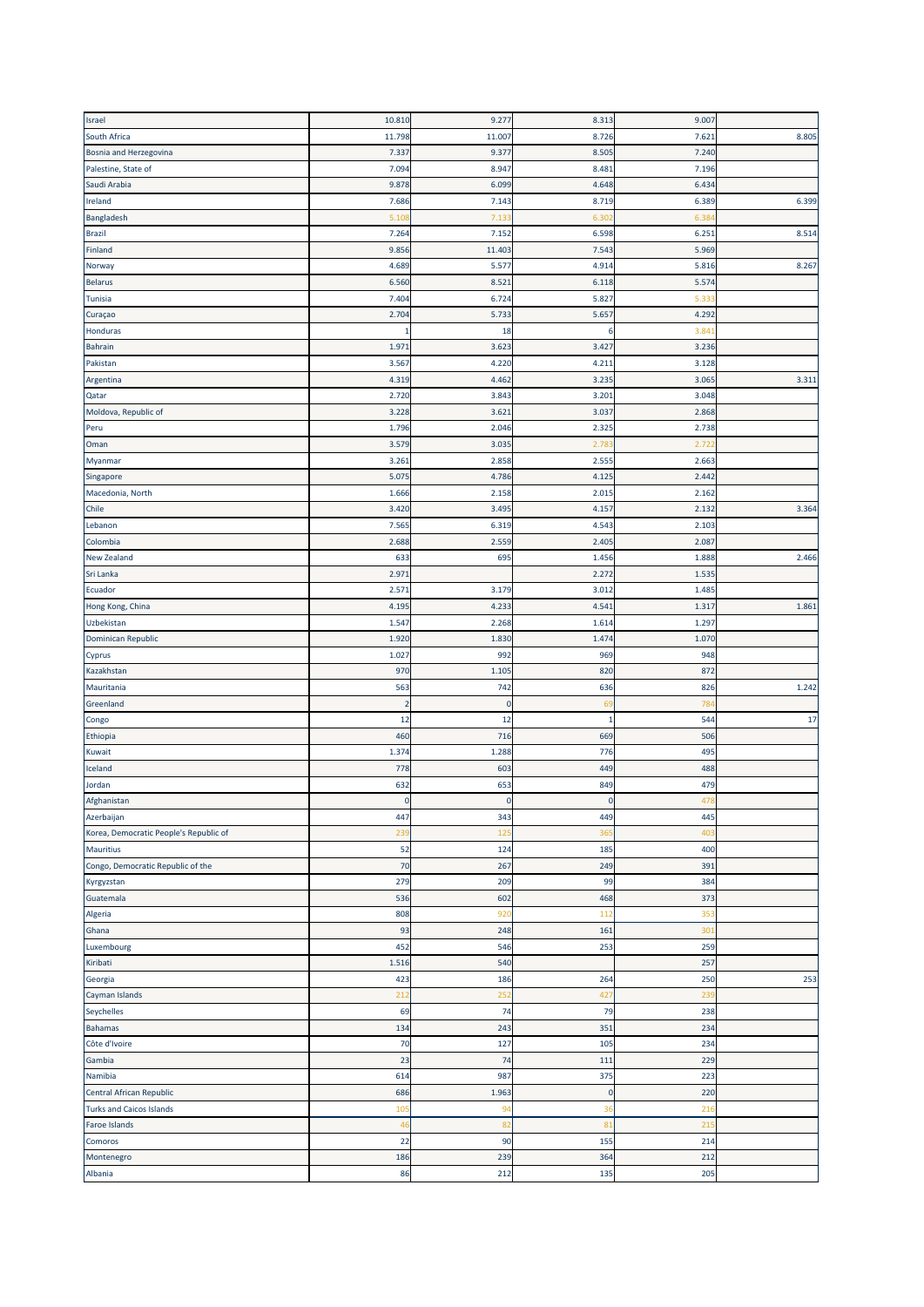| Malta                                | 122                      | 137            | 295                     | 196             |              |
|--------------------------------------|--------------------------|----------------|-------------------------|-----------------|--------------|
| Venezuela, Bolivarian Republic of    | 177                      | 50             | 221                     | 19              |              |
| Eswatini                             |                          |                |                         |                 |              |
|                                      | 163                      | 139            | 122                     | 184             |              |
| Cuba                                 | 782                      | 626            | 468                     | 17 <sub>1</sub> |              |
| Bermuda                              | 152                      | 252            | 182                     | 152             |              |
| Mozambique                           | 127                      | 92             | 154                     | 150             | 155          |
| Nicaragua                            | 67                       | 129            | 109                     | 137             |              |
| Armenia                              | 191                      | 247            | 135                     | 136             |              |
| Djibouti                             | 22                       | 25             | 37                      | 126             |              |
| Zimbabwe                             | 108                      | 125            | 93                      | 114             |              |
|                                      |                          |                |                         |                 |              |
| Kenya                                | 386                      | 422            | 468                     | 112             |              |
| Madagascar                           | 112                      | 150            | 55                      | 103             | 32           |
| Saint Kitts and Nevis                | 110                      |                | 189                     | 10 <sub>2</sub> |              |
| Paraguay                             | 52                       | 57             | 171                     | 88              | 62           |
| Benin                                | 457                      | 15             | 13                      | 84              |              |
| Fiji                                 | 310                      | 524            | 85                      | 82              |              |
| Malawi                               | 150                      | 145            | 86                      | 82              |              |
| <b>Marshall Islands</b>              | 61                       | 208            | 67                      | 78              |              |
|                                      |                          |                |                         |                 |              |
| Syrian Arab Republic                 | 377                      | 648            | 433                     | 78              |              |
| Iraq                                 | 178                      | 113            | 96                      | 77              |              |
| Lao People's Democratic Republic     | 128                      | 5              | 53                      | 73              |              |
| Chad                                 | 150                      | 58             |                         | 69              |              |
| Angola                               | 431                      | 541            | 224                     | 66              |              |
| <b>Tonga</b>                         | 25                       | 176            | 28                      | 61              |              |
| Micronesia, Federated States of      | 28                       | 18             | 25                      | 58              |              |
|                                      | 57                       | 110            | 50                      | 56              |              |
| Uruguay                              |                          |                |                         |                 |              |
| Jamaica                              | 73                       | 81             | 170                     | 55              |              |
| Falkland Islands (Malvinas)          | 221                      | 73             | 5                       | 53              |              |
| Yemen                                |                          |                | 108                     | 53              |              |
| Sao Tome and Principe                | $\mathbf 0$              | $\overline{2}$ | 21                      | 51              |              |
| Sudan                                | 1.422                    | 854            | 3 <sup>c</sup>          | 49              |              |
| Senegal                              | 190                      | 389            | 191                     | 44              |              |
| Gabon                                | 349                      |                | 42                      | 42              |              |
|                                      |                          |                |                         |                 |              |
|                                      |                          |                |                         |                 |              |
|                                      | 86                       | 182            | 108                     | 42              |              |
| Tanzania, United Republic of         | 5                        | 105            | 12                      | 39              |              |
| <b>Burundi</b>                       | 73                       | 26             | 72                      | 36              |              |
|                                      | 13                       | 269            |                         | 35              |              |
|                                      | 58                       | 113            | 134                     | 34              |              |
| Niger<br>Papua New Guinea<br>Zambia  |                          | 642            | 129                     |                 |              |
| Botswana                             | 521                      |                |                         | 33              |              |
| Anguilla                             |                          |                | 124                     | 32              |              |
|                                      | 14                       | 33             | 65                      | 32              | 33           |
|                                      | 54                       |                | 41                      | 31              |              |
| Cabo Verde                           | $\bf8$                   | 67             | 127                     | 29              |              |
| Antigua and Barbuda                  | 16                       | 345            | 66                      | 29              |              |
| Grenada                              | $\overline{4}$           | 6              | 4                       | 28              |              |
| Uganda                               | 163                      | 27             | 55                      | 28              |              |
| Nauru                                |                          |                |                         | 27              |              |
|                                      |                          |                |                         | 26              |              |
| Sint Maarten (Dutch part)            |                          |                |                         |                 |              |
| Lesotho                              | 79                       | 60             | 61                      | 25              |              |
| Tajikistan<br>Tuvalu<br>Costa Rica   | 99                       | 140            | 81                      | 25              |              |
| Guinea                               |                          |                | 2                       | 23              |              |
| Liberia                              | 34                       | 41             | Е                       | 22              |              |
| Cook Islands                         | -6                       | 52             | 87                      | 22              |              |
| French Polynesia                     | 56                       | 67             | 25                      | 22              |              |
| Guinea-Bissau                        | 19                       | 18             |                         | 2 <sub>2</sub>  |              |
|                                      |                          |                |                         |                 |              |
| United States Minor Outlying Islands |                          |                |                         | 21              |              |
|                                      | 133                      | 27             | 91                      | 19              |              |
| Panama<br><b>Burkina Faso</b>        | 75                       | 16             | 53                      | 18              |              |
| Samoa                                | $\overline{3}$           | 52             | 23                      | 15              |              |
| Bhutan                               | $\overline{\mathcal{L}}$ | 27             | 27                      | 15              |              |
| Bolivia, Plurinational State of      | $\mathbf 0$              | 151            | 96                      | 15              | $\mathbf{1}$ |
| <b>British Virgin Islands</b>        | s                        | 252            | 304                     | 15              |              |
| <b>Brunei Darussalam</b>             | 56                       | $\pmb{0}$      | 17                      | 15              |              |
|                                      | $\overline{\mathbf{3}}$  |                | $\overline{\mathbf{2}}$ |                 |              |
| Cameroon                             |                          | 27             |                         | 1 <sup>2</sup>  |              |
| Montserrat<br>Niue                   | 34                       |                | 16<br>22                | 13<br>12        |              |